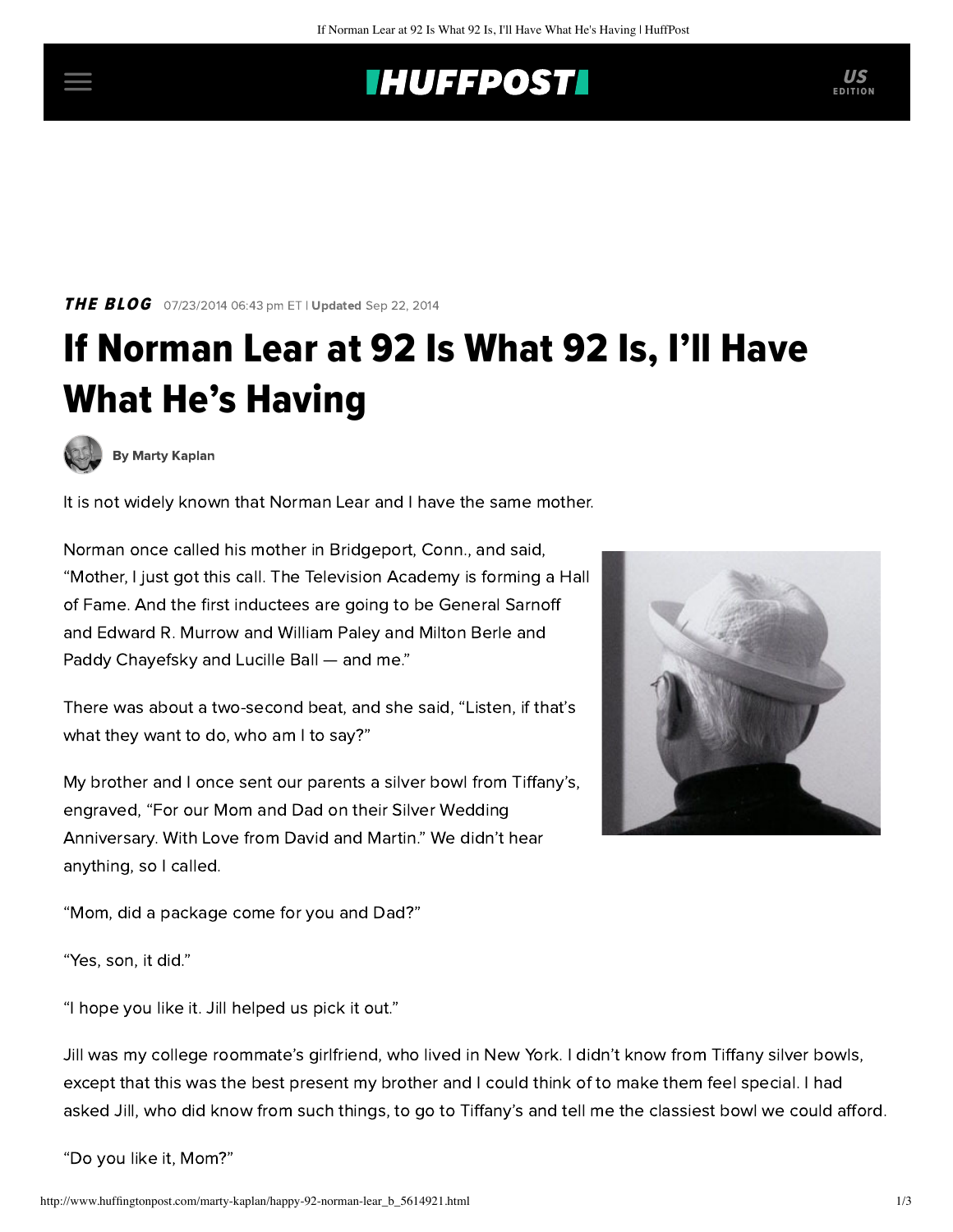There was about a two-second beat, and she said, "Listen, I'm sure Jill's parents would know how to appreciate it."

When I heard Norman tell that story about his mother, I was thrilled to find out I'm not the only kid who grew up thinking that sado-narcissism is normal motherly love. My father, unlike Norman's, did not go to jail. But when Norman tells how a 9-year old feels when his father is sent to prison for three years for fraud, those feelings are mine.

Over the past few weeks, for many hours a day, aloud, Norman has been telling painful, hilarious stories about our (OK, his) mother and father, and about many others in his life, from Frank Sinatra and Mary Hartman to Jerry Falwell and Maya Angelou. He's just finished recording the audio version of his autobiography, which is coming out in October. Its title is Even This [I Get to Experience,](http://www.penguin.com/book/even-this-i-get-to-experience-by-norman-lear/9781594205729) a sentiment he's considered engraving on his tombstone.

A guy who'd say that is a guy who doesn't forget to savor life. Norman turns 92 on Sunday, and today he's as creative, smart, busy and passionate as ever. If that's what 92 looks like — it's also what the indefatigable [Deborah Szekely](http://www.rancholapuerta.com/about-the-ranch/vision/heritage/) turned in May — then I'll have what they're having.

Whether you read or listen to it, you will love Norman Lear's book. It's beautiful writing, rich and raw. He's a gifted storyteller, and he's led a helluva life. I know: You'd expect me to say something like that. So full disclosure: I love Norman Lear. (For a second opinion: Kirkus — the publishing industry's pre-publication tip sheet — also loves him; they just gave him a starred review, the best they can award, calling the book "engrossing and entertaining," a "bighearted, richly detailed chronicle of comedy, commitment and a long life lived fully.")

Some people, however, do not love Norman Lear. His liberalism and iconoclasm long ago made him a bête noire of the right: Richard Nixon put him on his enemies list. Today he makes Rush Limbaugh and Fox News sputter and rant. (He often listens to Rush in the car, one master entertainer sizing up another's shtick.)

But Norman's book, like his life, is as patriotic as the Fourth of July. Who knew that he flew more than 50 bombing missions in World War II? For I Love Liberty, a 1982 two-hour ABC special, he got Barry Goldwater, John Wayne and Jane Fonda onto the same stage. In 2011, Nancy Reagan asked him to accompany her to the Republican presidential debate at the Ronald Reagan Library. He bought a copy of the Declaration of Independence made the night of July 4, 1776. He thought people shouldn't have to travel to see their country's birth certificate — it should travel to see them — so he put it on a nine-year tour to all 50 states. He loves America, he has often said, like his grandfather — who regularly wrote letters to the White House beginning "My dearest darling Mr. President" — loved Roosevelt. (In the book, he says that letter story is actually about someone else's grandfather, and cops to appropriating it.)

Though I spoke to Norman on the phone a couple of times when I worked in the Carter White House, I first met him in the flesh at a big black tie New Year's Eve party at the home of Washington Post executive editor Ben Bradlee and his wife, writer Sally Quinn. I was at the party solo. At midnight, as everyone kissed